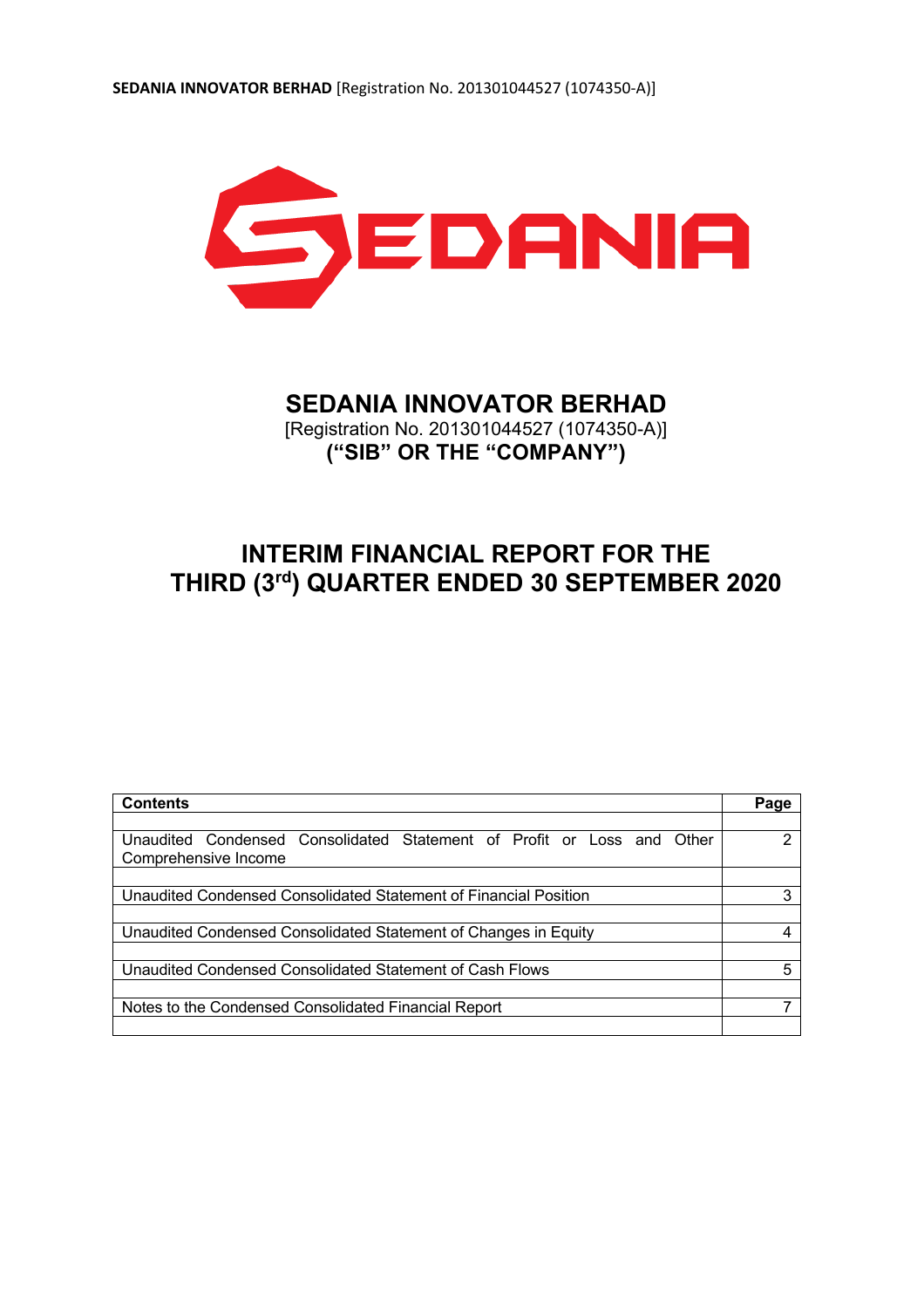## **UNAUDITED CONDENSED CONSOLIDATED STATEMENT OF PROFIT OR LOSS AND OTHER COMPREHENSIVE INCOME FOR THE THIRD (3rd ) QUARTER ENDED 30 SEPTEMBER 2020**

| <b>Quarter Ended</b><br><b>Year-To-Date Ended</b>                                                                  |                |  |  |
|--------------------------------------------------------------------------------------------------------------------|----------------|--|--|
| 30 Sep<br>30 Sep<br>30 Sep<br>30 Sep                                                                               |                |  |  |
| 2020<br>2019<br>2020<br>2019<br><b>Changes</b>                                                                     | <b>Changes</b> |  |  |
| <b>RM'000</b><br><b>RM'000</b><br>%<br><b>RM'000</b><br><b>RM'000</b>                                              | %              |  |  |
|                                                                                                                    |                |  |  |
| 2,498<br>3,649<br>(32)<br>6,387<br>9,444<br>Revenue                                                                | (32)           |  |  |
| 410<br>1,776<br>1,416<br>6,017<br>Other income<br>(77)                                                             | (76)           |  |  |
| (4,226)<br>(838)<br>(1, 723)<br>(51)<br>Cost of sales<br>(2,306)                                                   | (45)           |  |  |
| (2, 434)<br>(2,051)<br>(16)<br>(9,400)<br>(8, 410)<br>Administration expenses                                      | 12             |  |  |
| 19<br>(99)<br>(3,903)<br>2,825<br>Profit / (Loss) from operations<br>1,268                                         | (2100)         |  |  |
| (81)<br>Finance costs<br>(3)<br>(16)<br>(60)<br>(25)                                                               | (58)           |  |  |
| Share of result of associates, net of                                                                              |                |  |  |
| >100<br>(633)<br>(38)<br>(38)<br>tax                                                                               | >100           |  |  |
| 16<br>2,727<br>1,214<br>(99)<br>(4, 561)<br>Profit / (Loss) before taxation                                        | (2100)         |  |  |
| 32<br>>100<br>(136)<br>(166)<br>(394)<br>Taxation                                                                  | (58)           |  |  |
| Profit / (Loss) for the period,                                                                                    |                |  |  |
| 48<br>1,078<br>(96)<br>representing total comprehensive<br>(4, 727)<br>2,333                                       | (2100)         |  |  |
| income / (loss)                                                                                                    |                |  |  |
|                                                                                                                    |                |  |  |
| NET PROFIT / (LOSS) ATTRIBUTABLE TO:                                                                               |                |  |  |
| 48<br>1,078<br>- Owners of the parent<br>(96)<br>(4, 727)<br>2,333                                                 | (2100)         |  |  |
| - Non-controlling interests                                                                                        |                |  |  |
| 2,333<br>48<br>1,078<br>(96)<br>(4, 727)                                                                           | (2100)         |  |  |
| <b>TOTAL COMPREHENSIVE INCOME / (LOSS)</b>                                                                         |                |  |  |
| <b>ATTRIBUTABLE TO:</b>                                                                                            |                |  |  |
| 48<br>1,078<br>- Owners of the parent<br>(96)<br>(4, 727)<br>2,333                                                 | (2100)         |  |  |
| - Non-controlling interests                                                                                        |                |  |  |
| 48<br>2,333<br>1,078<br>(96)<br>(4, 727)                                                                           | (2100)         |  |  |
|                                                                                                                    |                |  |  |
| Weighted average number of<br>ordinary shares ('000)<br>253,456<br>248,387<br>$\overline{2}$<br>252,963<br>239,454 | 6              |  |  |
|                                                                                                                    |                |  |  |
| Earnings / (Loss) per share                                                                                        |                |  |  |
|                                                                                                                    |                |  |  |
|                                                                                                                    |                |  |  |
| attributable to the owners of the                                                                                  |                |  |  |
| parent (Sen):<br>0.02<br>- Basic<br>0.43<br>(95)<br>(1.87)<br>0.98                                                 | (2100)         |  |  |

(The unaudited condensed consolidated statement of profit or loss and other comprehensive income should be read in conjunction with the audited financial statements for the year ended 31 December 2019 and the accompanying explanatory notes attached to this interim financial report.)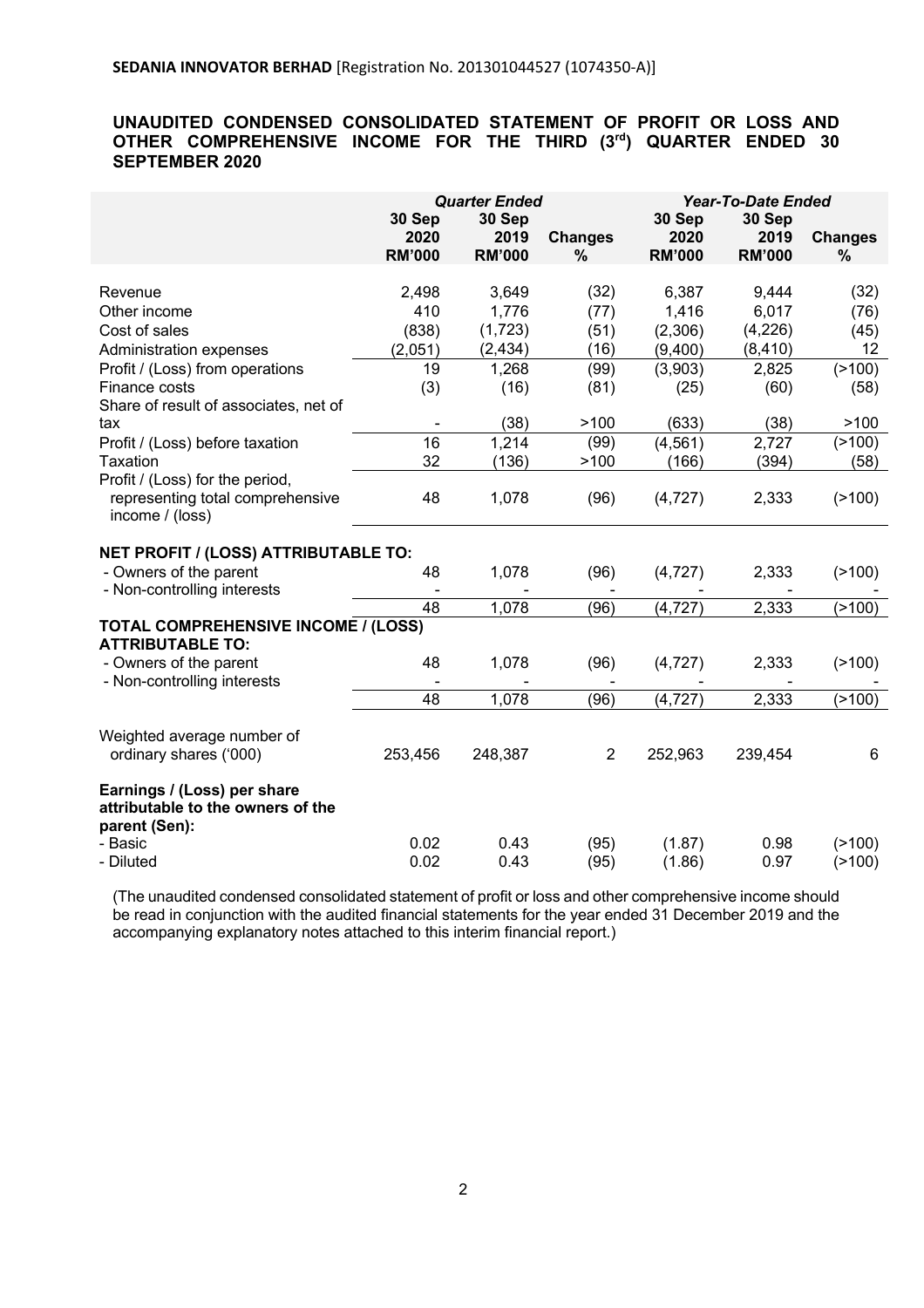# **UNAUDITED CONDENSED CONSOLIDATED STATEMENT OF FINANCIAL POSITION AS AT 30 SEPTEMBER 2020**

|                                          | <b>Unaudited</b>              | <b>Audited</b>               |
|------------------------------------------|-------------------------------|------------------------------|
|                                          | as at                         | as at                        |
|                                          | 30 Sept 2020<br><b>RM'000</b> | 31 Dec 2019<br><b>RM'000</b> |
| <b>ASSETS</b>                            |                               |                              |
| <b>NON-CURRENT ASSET</b>                 |                               |                              |
| Property, plant and equipment            | 1,414                         | 1,384                        |
| Investments in associates                |                               | 749                          |
| Lease receivables                        | 6,536                         | 8,115                        |
| Right-of-use assets                      | 228                           | 842                          |
| <b>Deferred Tax Asset</b>                | 334                           | 334                          |
|                                          | 8,512                         | 11,424                       |
| <b>CURRENT ASSETS</b>                    |                               |                              |
| Receivables, deposit & prepayments       | 13,359                        | 11,203                       |
| Lease receivables                        | 1,450                         | 1,661                        |
| Inventory                                | 11                            |                              |
| Short term funds                         | 9,980                         | 8,922                        |
| Cash and bank balances                   | 2,661                         | 1,954                        |
| <b>Current Tax Asset</b>                 | 149                           | 321                          |
|                                          | 27,610                        | 24,062                       |
| <b>TOTAL ASSETS</b>                      | 36,122                        | 35,486                       |
| <b>EQUITY</b>                            |                               |                              |
| Share capital                            | 50,397                        | 44,557                       |
| <b>Reserves</b>                          | (17,906)                      | (13, 052)                    |
| Equity attributable to the owners of the |                               |                              |
| parent                                   | 32,491                        | 31,505                       |
| <b>TOTAL EQUITY</b>                      | 32,491                        | 31,505                       |
|                                          |                               |                              |
| <b>NON-CURRENT LIABILITIES</b>           |                               |                              |
| Bank borrowing<br>Lease liabilities      | 389<br>334                    | 417<br>507                   |
| Deferred tax liabilities                 | 2                             | 2                            |
|                                          | 725                           | 926                          |
| <b>CURRENT LIABILITIES</b>               |                               |                              |
| Payables, accruals & other current       |                               |                              |
| liabilities                              | 2,503                         | 2,647                        |
| Lease liabilities                        | 318                           | 323                          |
| Bank borrowing                           | 85                            | 85                           |
|                                          | 2,906                         | 3,055                        |
| <b>TOTAL LIABILITIES</b>                 | 3,631                         | 3,981                        |
| <b>TOTAL EQUITY AND LIABILITIES</b>      | 36,122                        | 35,486                       |
| <b>NET ASSETS PER SHARE (Sen)</b>        | 12.84                         | 11.90                        |

(The unaudited condensed consolidated statement of financial position should be read in conjunction with the audited financial statements for the year ended 31 December 2019 and the accompanying explanatory notes attached to this interim financial report.)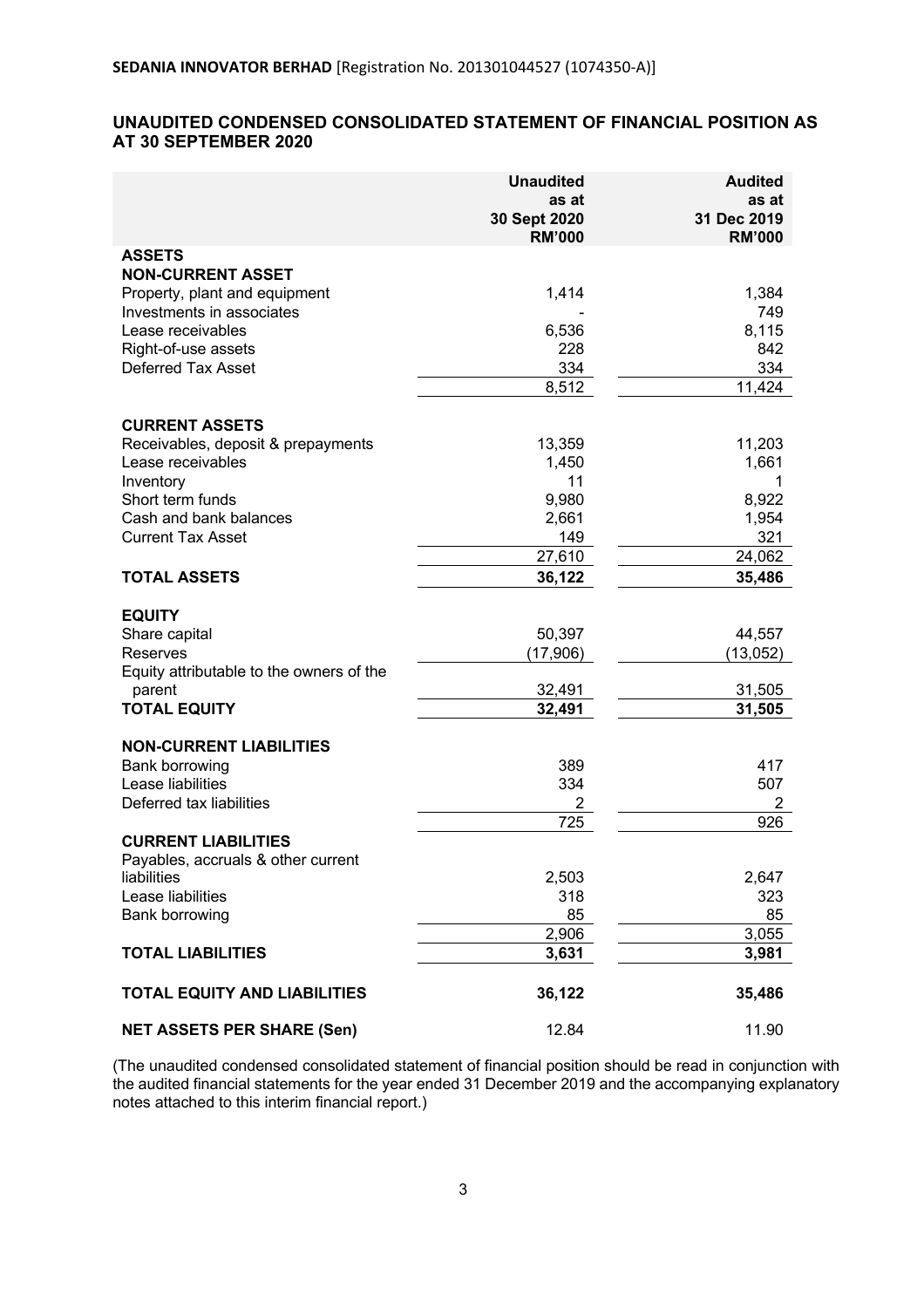## **UNAUDITED CONDENSED CONSOLIDATED STATEMENT OF CHANGES IN EQUITY FOR THE THIRD (3rd ) QUARTER ENDED 30 SEPTEMBER 2020**

|                                                                          | <b>Share</b>                    | <b>ESOS</b>                     | Reorganisation                  | <b>Accumulated</b>      | <b>Total</b>  |
|--------------------------------------------------------------------------|---------------------------------|---------------------------------|---------------------------------|-------------------------|---------------|
|                                                                          | <b>Capital</b><br><b>RM'000</b> | <b>Reserve</b><br><b>RM'000</b> | <b>Reserve</b><br><b>RM'000</b> | losses<br><b>RM'000</b> | <b>RM'000</b> |
| Current year-to-date ended<br>30 September 2020                          |                                 |                                 |                                 |                         |               |
| Balance as at 1 January 2020                                             | 44,557                          | 224                             | (10, 853)                       | (2, 423)                | 31,505        |
| Net loss for the period                                                  |                                 |                                 |                                 | (4, 727)                | (4, 727)      |
| Transactions with owners:                                                |                                 |                                 |                                 |                         |               |
| Issuance of shares arising                                               |                                 |                                 |                                 |                         |               |
| from exercise of ESOS                                                    | 5,840                           | (221)                           |                                 |                         | 5,619         |
| Share options vested under<br><b>ESOS</b>                                |                                 | 94                              |                                 |                         | 94            |
| <b>Balance as at 30 September</b><br>2020                                | 50,397                          | 97                              | (10, 853)                       | (7, 150)                | 32,491        |
| <b>Preceding year</b><br>corresponding period<br>ended 30 September 2019 |                                 |                                 |                                 |                         |               |
| Balance as at 1 January 2019                                             | 42,005                          | 83                              | (10, 853)                       | (4,909)                 | 26,326        |
| Net profit for the period                                                |                                 |                                 |                                 | 2,334                   | 2,334         |
| <b>Transactions with owners:</b>                                         |                                 |                                 |                                 |                         |               |
| Issuance of shares                                                       | 2,552                           |                                 |                                 |                         | 2,552         |
| Share options vested under<br><b>ESOS</b>                                |                                 | 115                             |                                 |                         | 115           |
| <b>Balance as at 30 September</b><br>2019                                | 44,557                          | 198                             | (10, 853)                       | (2, 575)                | 31,327        |

(The unaudited condensed consolidated statement of changes in equity should be read in conjunction with the audited financial statements for the year ended 31 December 2019 and the accompanying explanatory notes attached to this interim financial report.)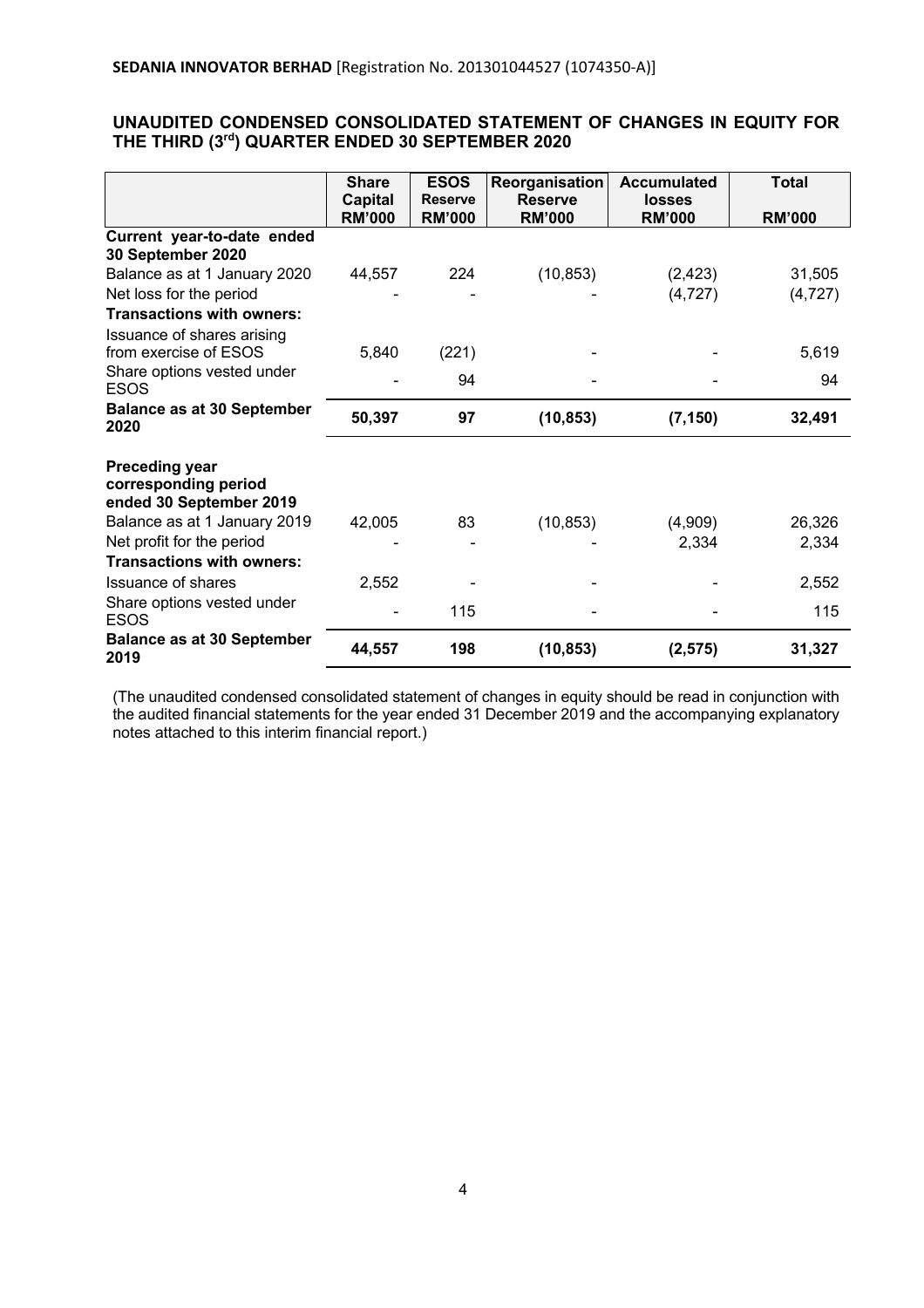## **UNAUDITED CONDENSED CONSOLIDATED STATEMENT OF CASH FLOWS FOR THE THIRD (3rd ) QUARTER ENDED 30 SEPTEMBER 2020**

|                                                          | <b>Current</b><br>year to date<br>30 Sep<br>2020<br><b>RM'000</b> | Preceding<br>year to date<br>30 Sep<br>2019<br><b>RM'000</b> |
|----------------------------------------------------------|-------------------------------------------------------------------|--------------------------------------------------------------|
| <b>CASH FLOWS FROM OPERATING ACTIVITIES</b>              |                                                                   |                                                              |
| (Loss) / Profit before taxation                          | (4, 561)                                                          | 2,727                                                        |
| Adjustments for:                                         |                                                                   |                                                              |
| Depreciation of property, plant and equipment            | 504                                                               | 758                                                          |
| Depreciation of right-of-use assets                      | 131                                                               | 131                                                          |
| Share options vested under ESOS                          | 94                                                                | 115                                                          |
| Interest expense                                         | 14                                                                | 60                                                           |
| Interest expense on lease liabilities                    | 11                                                                |                                                              |
| Income distribution received from short term funds       | (137)                                                             | (276)                                                        |
| Interest from finance lease                              | (1,076)                                                           | (768)                                                        |
| Impairment on investment in associates                   | 443                                                               |                                                              |
| Impairment losses on receivables                         | 1,723                                                             | 205                                                          |
| Reversal of impairment losses on receivables             | (1)                                                               | (1,629)                                                      |
| Share of loss in an associate, net of tax                | 633                                                               | 38                                                           |
| Unrealised loss on foreign exchange                      | $\overline{2}$                                                    |                                                              |
| Operating (loss) / profit before working capital changes | (2, 220)                                                          | 1,361                                                        |
| Changes in working capital:                              |                                                                   |                                                              |
| Trade and other receivables                              | (3, 419)                                                          | 784                                                          |
| Inventory                                                | (10)                                                              | 5                                                            |
| Lease receivables                                        | 2,220                                                             | (1,930)                                                      |
| Trade and other payables                                 | (144)                                                             | (1,746)                                                      |
|                                                          | (1, 353)                                                          | (2,887)                                                      |
| Cash used in operations                                  | (3, 573)                                                          | (1,526)                                                      |
| Tax refund / (paid)                                      | 6                                                                 | (594)                                                        |
| <b>NET CASH USED IN OPERATING ACTIVITIES</b>             | (3, 567)                                                          | (2, 120)                                                     |
| <b>CASH FLOWS FROM INVESTING ACTIVITIES</b>              |                                                                   |                                                              |
| Purchase of property, plant and equipment                | (51)                                                              | (31)                                                         |
| Interest received                                        | 137                                                               | 276                                                          |
| Acquisition of interests in associate                    |                                                                   | (310)                                                        |
| Advance to associate                                     | (144)                                                             |                                                              |
| NET CASH USED IN INVESTING ACTIVITIES                    | (58)                                                              | (65)                                                         |
| <b>CASH FLOWS FROM FINANCING ACTIVITIES</b>              |                                                                   |                                                              |
| Repayment to ultimate holding company                    |                                                                   | (1,574)                                                      |
| Repayment of hire purchase payable                       |                                                                   | (94)                                                         |
| Interest on hire purchase                                |                                                                   | (17)                                                         |
| Repayment of term loan                                   | (32)                                                              | (61)                                                         |
| Interest on term loan                                    | (14)                                                              | (19)                                                         |
| Repayment of lease liabilities                           | (173)                                                             | (127)                                                        |
| Interest on lease liabilities                            | (10)                                                              | (15)                                                         |
| Proceeds from private placement                          |                                                                   | 2,552                                                        |
| Proceeds from issuance of shares - ESOS                  | 5,618                                                             |                                                              |
| <b>NET CASH FROM FINANCING ACTIVITIES</b>                | 5,389                                                             | 645                                                          |
| NET INCREASE / (DECREASE) IN CASH AND CASH               |                                                                   |                                                              |
| <b>EQUIVALENTS</b>                                       | 1,764                                                             | (1,540)                                                      |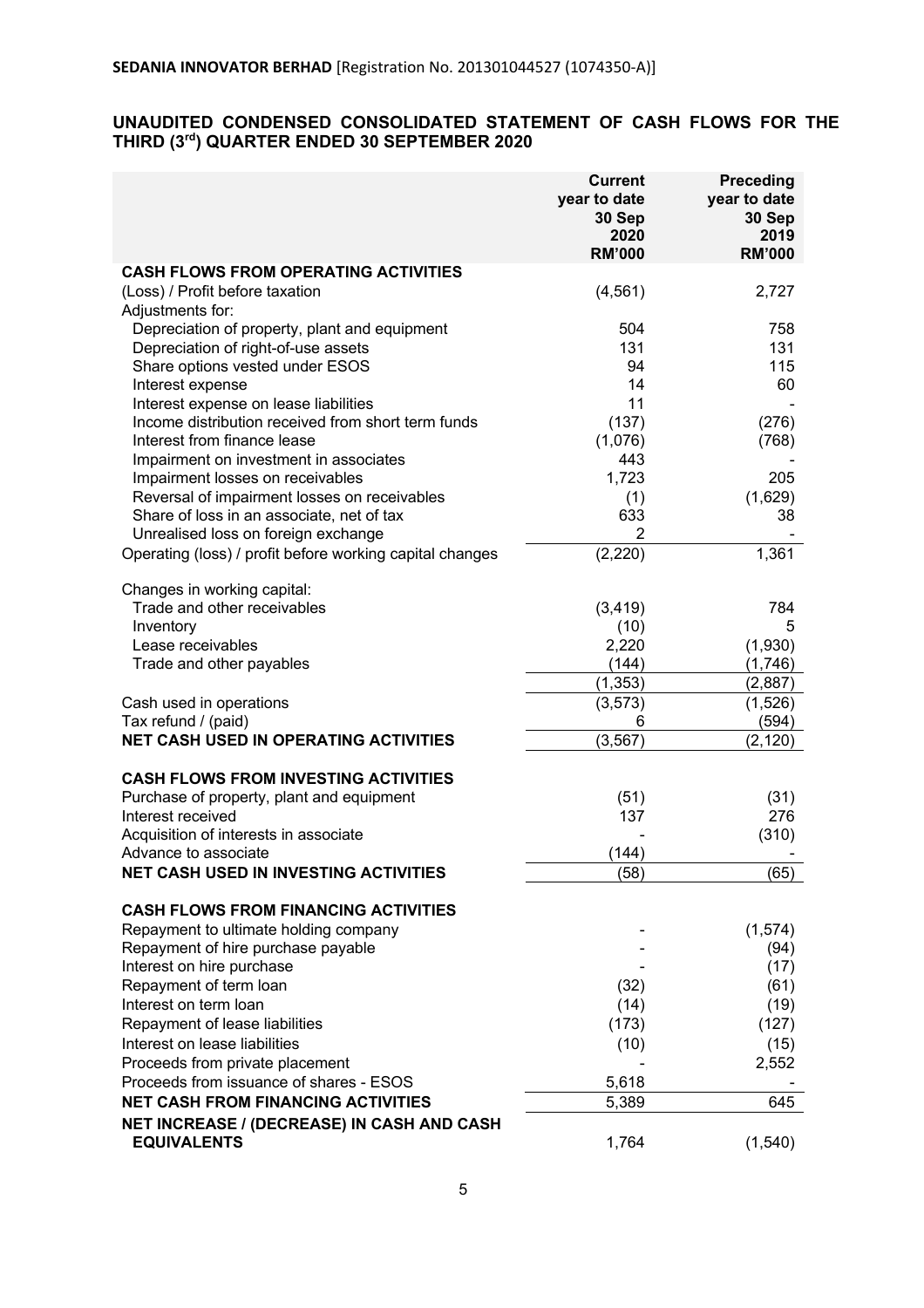| <b>CASH AND CASH EQUIVALENTS AT BEGINNING OF</b><br>THE FINANCIAL PERIOD | 10.877 | 13.196 |
|--------------------------------------------------------------------------|--------|--------|
| CASH AND CASH EQUIVALENTS AT END OF THE<br><b>FINANCIAL PERIOD</b>       | 12.641 | 11,656 |
| Cash and cash equivalents comprised the following:                       |        |        |
| Cash and bank balances                                                   | 2,661  | 2,466  |
| Short term funds                                                         | 9,980  | 9,190  |
|                                                                          | 12.641 | 11,656 |

(The unaudited condensed consolidated statement of cash flows should be read in conjunction with the audited financial statements for the year ended 31 December 2019 and the accompanying explanatory notes attached to this interim financial report.)

*The remainder of this page is intentionally left blank*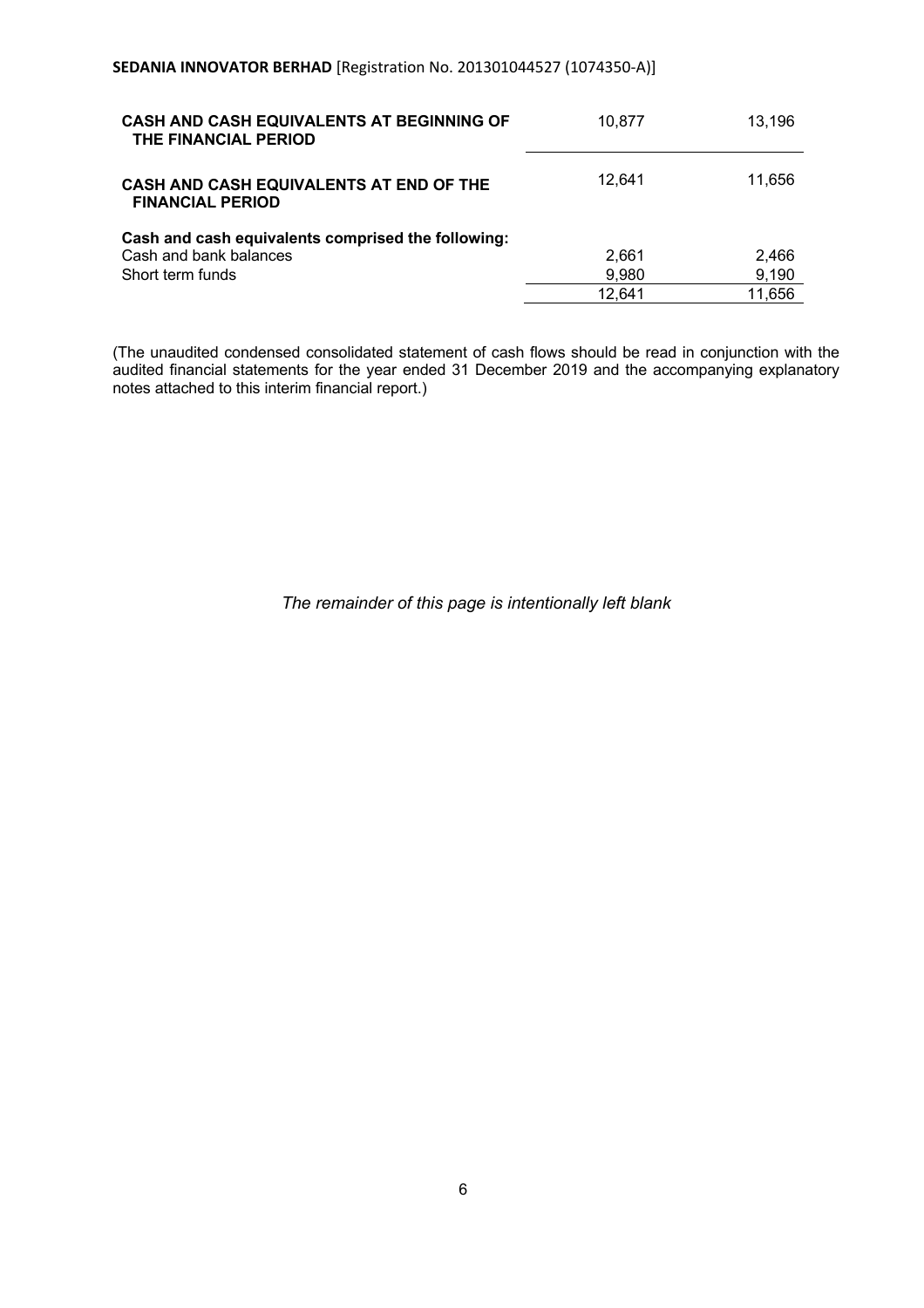# **NOTES TO THE CONDENSED CONSOLIDATED FINANCIAL REPORT FOR THE THIRD (3rd ) QUARTER ENDED 30 SEPTEMBER 2020**

# **A: EXPLANATORY NOTES TO THE UNAUDITED INTERIM FINANCIAL REPORT FOR THE QUARTER ENDED 30 SEPTEMBER 2020.**

## **A1. Basis of preparation**

The interim financial statements are unaudited and have been prepared in accordance with the Malaysian Financial Reporting Standards ("**MFRS**") 134: Interim Financial Reporting, Rule 9.22 and Appendix 9B of the Listing Requirements of Bursa Malaysia Securities Berhad ("Bursa Securities").

The condensed consolidated interim financial statements should be read in conjunction with the audited financial statements for the financial year ended 31 December 2019, which have been prepared in accordance with Malaysian Financial Reporting Standards, International Financial Reporting Standards and the requirements of the Companies Act 2016 in Malaysia.

# **A2. Significant Accounting Policies**

The accounting policies and methods of computation used in the preparation of the interim financial statements are consistent with those adopted in the audited financial statements for the financial year ended 31 December 2019 except for the adoption of the following standards that became effective for financial period beginning 1 January 2020:

| Title                                                                       | <b>Effective Date</b> |
|-----------------------------------------------------------------------------|-----------------------|
| Amendments to References to the Conceptual Framework in MFRS 1 January 2020 |                       |
| Standards                                                                   |                       |
| Amendment to MFRS 3: Definition of a Business                               | 1 January 2020        |
| Amendments to MFRS 101 and MFRS 108: Definition of Material                 | 1 January 2020        |
| Amendments to MFRS 9, MFRS 139 and MFRS 7 Interest Rate 1 January 2020      |                       |
| <b>Benchmark Reform</b>                                                     |                       |

The adoption of the above standards does not have any significant impacts to the current financial period.

#### Standards issued but not yet effective

The following are accounting standards, amendments and interpretations of the MFRS Framework that have been issued by MASB but have not been adopted by the Group and the Company.

| Title                                                                                    | <b>Effective Date</b> |
|------------------------------------------------------------------------------------------|-----------------------|
| Amendments to MFRS 4 Insurance Contracts Extension of the Temporary                      | Effective             |
| <b>Exemption from Applying MFRS 9</b>                                                    | immediately           |
| <b>MFRS 17 Insurance Contracts</b>                                                       | 1 January 2021        |
| Amendments to MFRS 9, MFRS 139, MFRS 7, MFRS 4 and MFRS 16   1 January 2021              |                       |
| Interest Rate Benchmark Reform - Phase 2                                                 |                       |
| Amendments to MFRS 101 Classification of Liabilities as Current or Non-   1 January 2022 |                       |
| current                                                                                  |                       |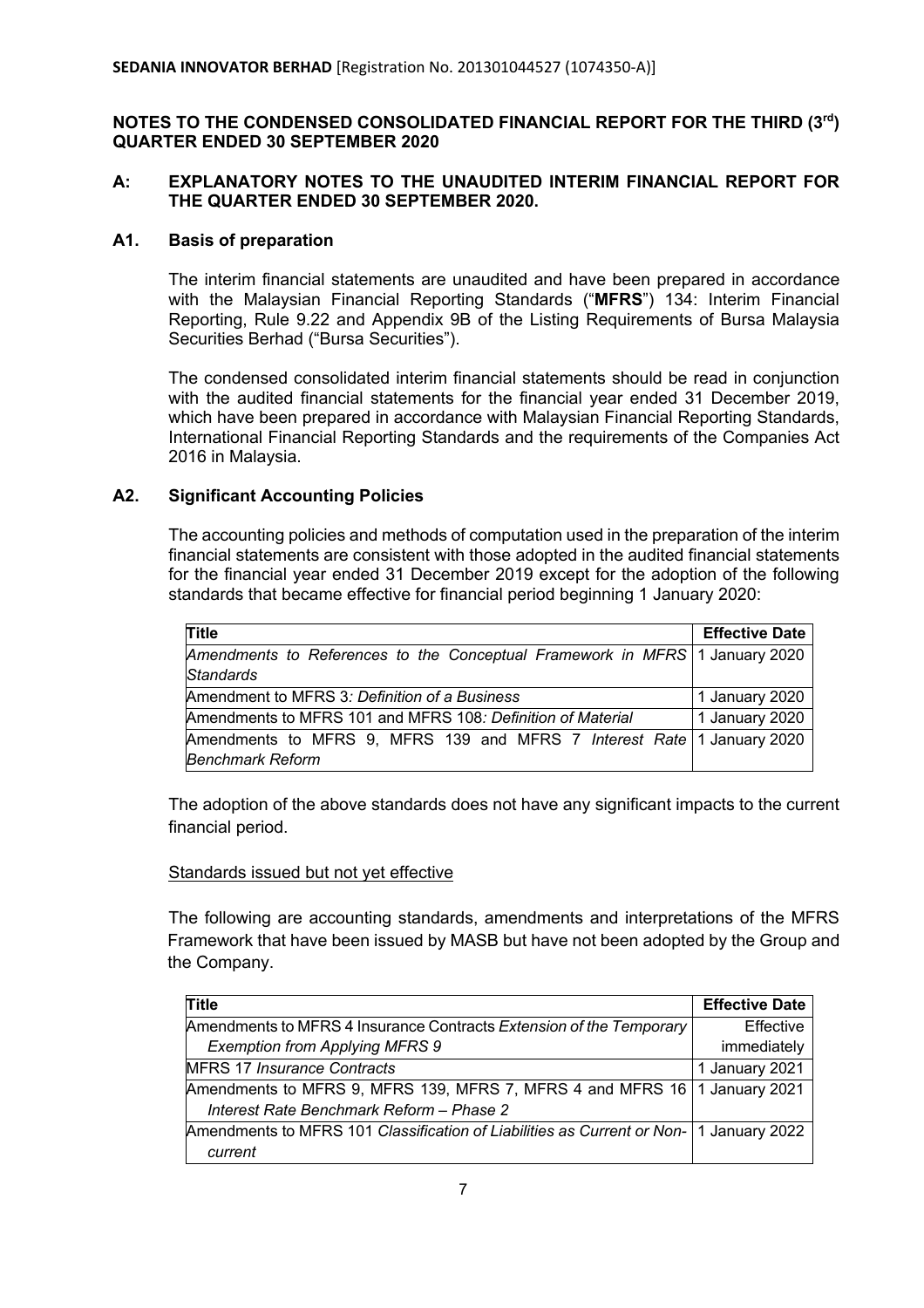| Amendments to MFRS 116 Property, Plant and Equipment - Proceeds   1 January 2022 |                |
|----------------------------------------------------------------------------------|----------------|
| before Intended Use                                                              |                |
| Amendments to MFRS 137 Provisions, Contingent Liabilities and   1 January 2022   |                |
| Contingent Assets. Onerous Contracts - Cost of Fulfilling a Contract             |                |
| Amendments to MFRS 17 Insurance Contracts                                        | 1 January 2023 |
| Amendments to MFRS 10 and MFRS 128 Sale or Contribution of Assets                | Deferred       |
| between an Investor and its Associate or Joint Venture                           |                |

The Group and the Company are in the process of assessing the impact of implementing these Standards and Amendments, since the effects would only be observable for future financial years.

## **A3. Auditors' report of preceding annual financial statements**

There was no qualification to the audited financial statements of the Group for the financial year ended ("**FYE**") 31 December 2019.

## **A4. Seasonal or cyclical factors**

The business operations of the Group during the financial period under review have not been materially affected by any seasonal or cyclical factors.

## **A5. Unusual items**

There were no unusual items affecting assets, liabilities, equity, net income or cash flows of the Group during the quarter under review.

## **A6. Material changes in estimates**

Not applicable as there were no estimates reported in the prior financial years.

# **A7. Debt and equity securities**

As at the end of the quarter ended 30 September 2020, a total of 36,500,000 new ordinary shares were issued pursuant to the exercise of ESOS. Details of the issued share capital of the Company as at 30 September are as follows:

|                                             | <b>No. of Shares</b> | <b>RM'000</b> |
|---------------------------------------------|----------------------|---------------|
| As at 1.7.2020                              | 251.191.652          | .138<br>45.   |
| Ordinary shares issued pursuant to the ESOS | 36,500,000           | 5.259         |
| As at 30.9.2020                             | 287,691,652          | 50,397        |

As at 30 September 2020, the total number of ESOS which remained unexercised was 2,475,400 (31.12.2019: 5,280,000).

Other than the above, there were no issuance, cancellation, repurchases, resale and repayments of debt and equity securities in the current quarter and financial period ended 30 September 2020.

#### **A8. Segmental information**

For management purposes, the Group is organised into five (5) operating segments which require different business strategies, and presented as follows: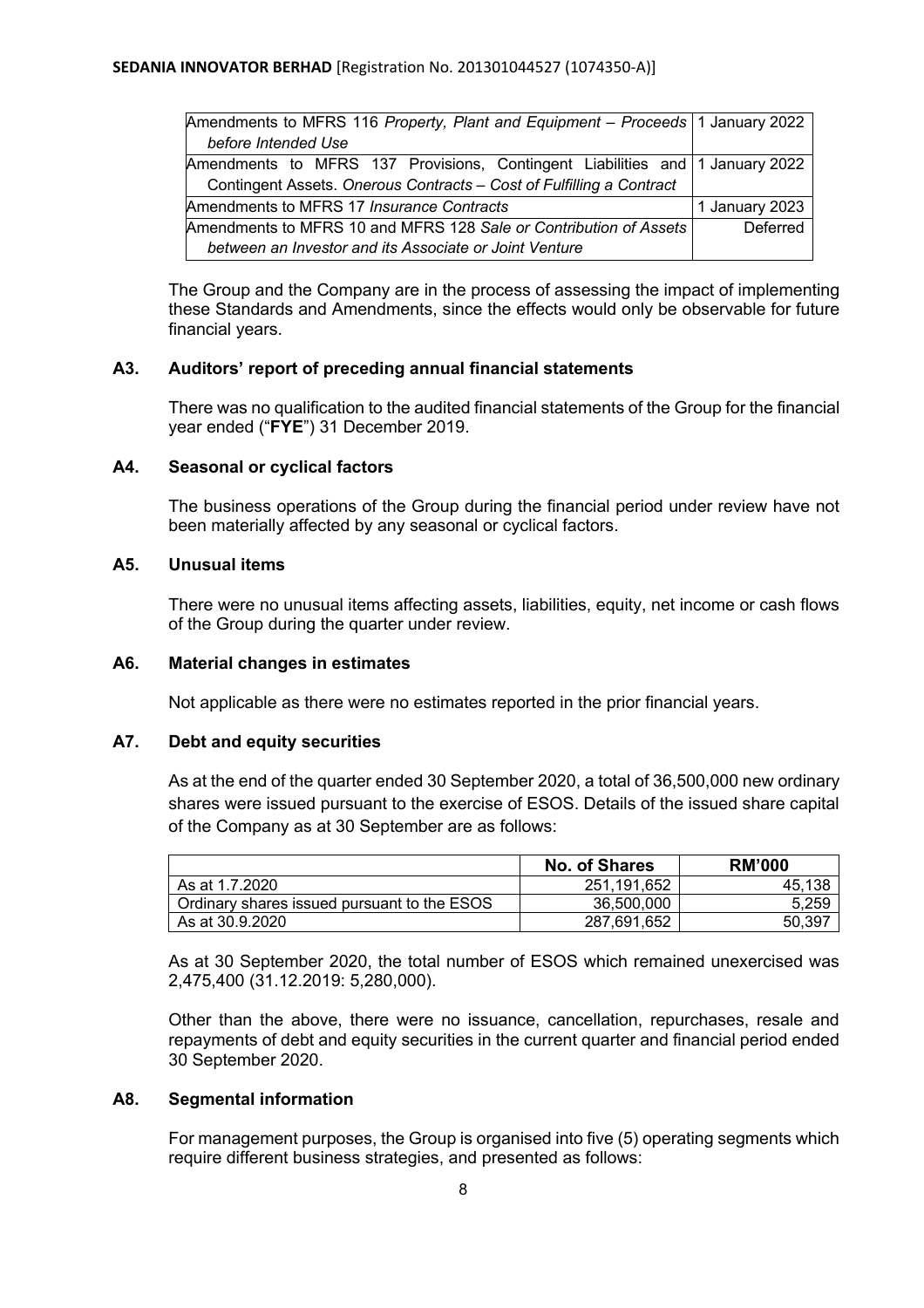- (a) Financial Technology ("FinTech") Provision of financial technology solutions for the banking industry.
- (b) Internet of things ("IoT") solutions Provision for solutions for inter-networking of connected devices for infrastructure management.
- (c) Green technology ("GreenTech") solutions Provision of green technology solutions for sustainable and environmentally friendly products and services.
- (d) Sharing platform Providing the technology on Airtime sharing for telecommunication providers.
- (e) Others Other operating segment comprises operations relating to investment holding.

Segment assets and liabilities exclude current and deferred tax assets and liabilities.

The Group's segmental analysis by operating segments are as follows:

|                                                | 3 months ended        |                       | 9 months ended        |                       |
|------------------------------------------------|-----------------------|-----------------------|-----------------------|-----------------------|
|                                                | 30 Sep                | 30 Sep                | 30 Sep                | 30 Sep                |
|                                                | 2020<br><b>RM'000</b> | 2019<br><b>RM'000</b> | 2020<br><b>RM'000</b> | 2019<br><b>RM'000</b> |
| <b>Segment revenue</b>                         |                       |                       |                       |                       |
| FinTech                                        | 1,170                 | 1,075                 | 2,785                 | 2,869                 |
| <b>IoT</b> Solutions                           | 627                   | 575                   | 631                   | 575                   |
| <b>GreenTech Solutions</b>                     | 101                   | 1,410                 | 1,200                 | 4,191                 |
| <b>Sharing Platform</b>                        | 597                   | 589                   | 1,768                 | 1,809                 |
| <b>Others</b>                                  | 3                     |                       | 3                     |                       |
| <b>Total revenue</b>                           | 2,498                 | 3,649                 | 6,387                 | 9,444                 |
|                                                |                       |                       |                       |                       |
| Segment operating profit / (loss) before tax   |                       |                       |                       |                       |
| FinTech                                        | 481                   | 393                   | 158                   | 943                   |
| <b>IoT</b> Solutions                           | 41                    | 696                   | (1,258)               | 2,972                 |
| <b>GreenTech Solutions</b>                     | (734)                 | 202                   | (1, 722)              | 1,559                 |
| Sharing Platform                               | 425                   | 594                   | 417                   | (483)                 |
| <b>Others</b>                                  | (197)                 | (671)                 | (2, 156)              | (2,264)               |
| <b>Operating profit /</b><br>(loss) before tax | 16                    | 1,214                 | (4, 561)              | 2,727                 |
|                                                |                       |                       |                       |                       |

|                            | 30 Sep<br>2020<br><b>RM'000</b> | 30 Sep<br>2019<br><b>RM'000</b> |
|----------------------------|---------------------------------|---------------------------------|
| <b>Segment Assets</b>      |                                 |                                 |
| FinTech                    | 3,302                           | 5,098                           |
| <b>IoT</b> Solutions       | 575                             | 575                             |
| <b>GreenTech Solutions</b> | 13,203                          | 16,602                          |
| <b>Sharing Platform</b>    | 9,211                           | 6,115                           |
| <b>Others</b>              | 9,348                           | 5,840                           |
| <b>Total Assets</b>        | 35,639                          | 34,230                          |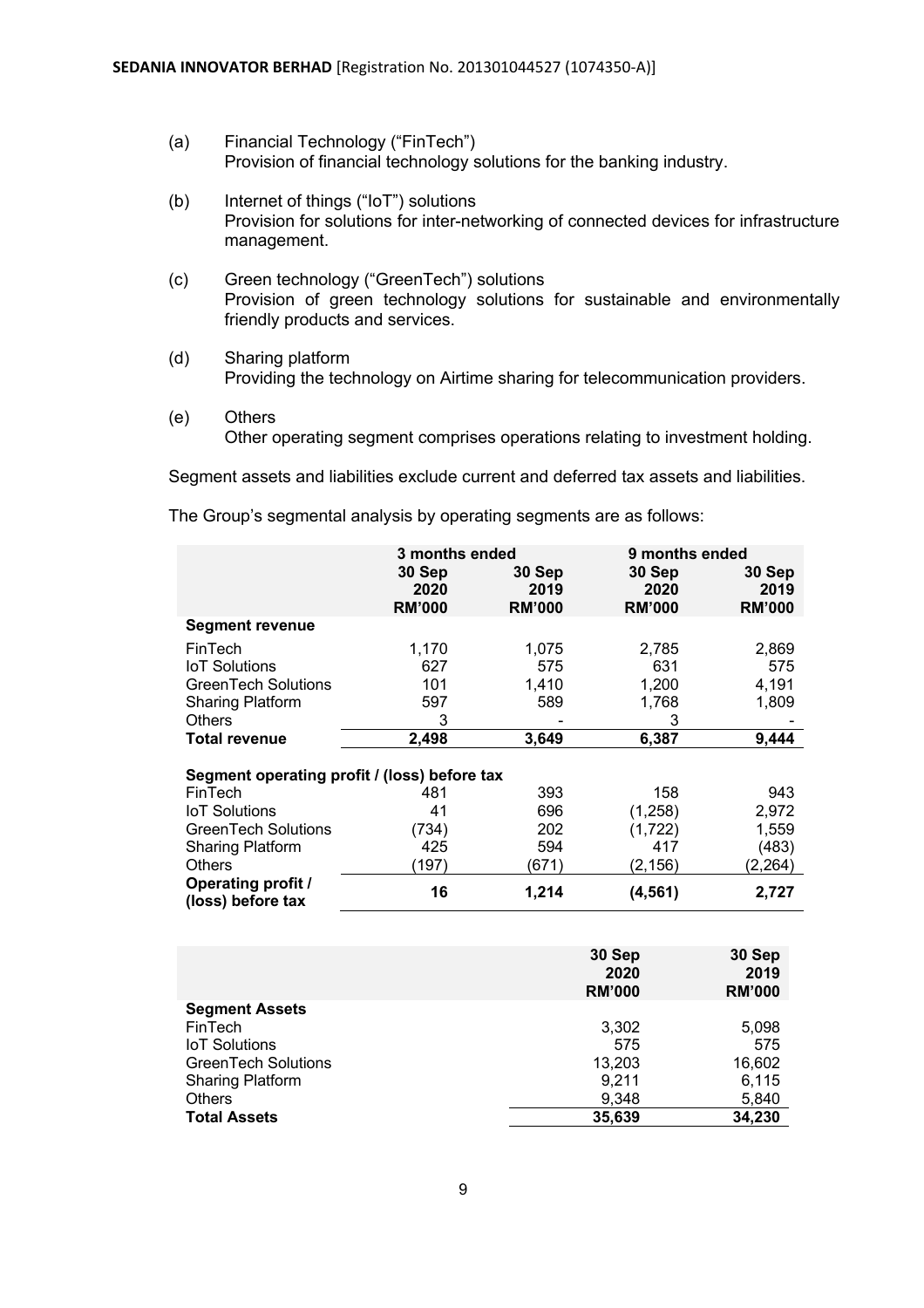#### **SEDANIA INNOVATOR BERHAD** [Registration No. 201301044527 (1074350-A)]

| <b>Segment</b>             |       |       |
|----------------------------|-------|-------|
| <b>Liabilities</b>         |       |       |
| FinTech                    | 446   | 320   |
| <b>IoT Solutions</b>       | 556   | 583   |
| <b>GreenTech Solutions</b> | 317   | 325   |
| <b>Sharing Platform</b>    | 2,030 | 2,162 |
| Others                     | 281   | 171   |
| <b>Total Liabilities</b>   | 3.630 | 3.561 |

All revenue is generated in Malaysia.

# **A9. Valuation of property, plant and equipment**

The Group has not carried out any valuation of its property, plant and equipment in the current quarter.

## **A10. Capital commitment**

There was no capital commitment recognised by the Group for the current quarter.

# **A11. Changes in the composition of the Group**

There were no changes in the composition of the Group in the current quarter.

# **A12. Contingent liabilities and contingent assets**

There were no changes in contingent liabilities or contingent assets since the last annual reporting period date up to the date of this report.

#### **A13. Material events subsequent to the end of the quarter**

Save as disclosed in Note B6, there were no other material events subsequent to the end of the current quarter and financial year-to-date that have not been reflected in this interim financial report.

#### **A14. Significant related party transaction**

There was no significant related party transaction entered into during the current quarter.

*The remainder of this page is intentionally left blank*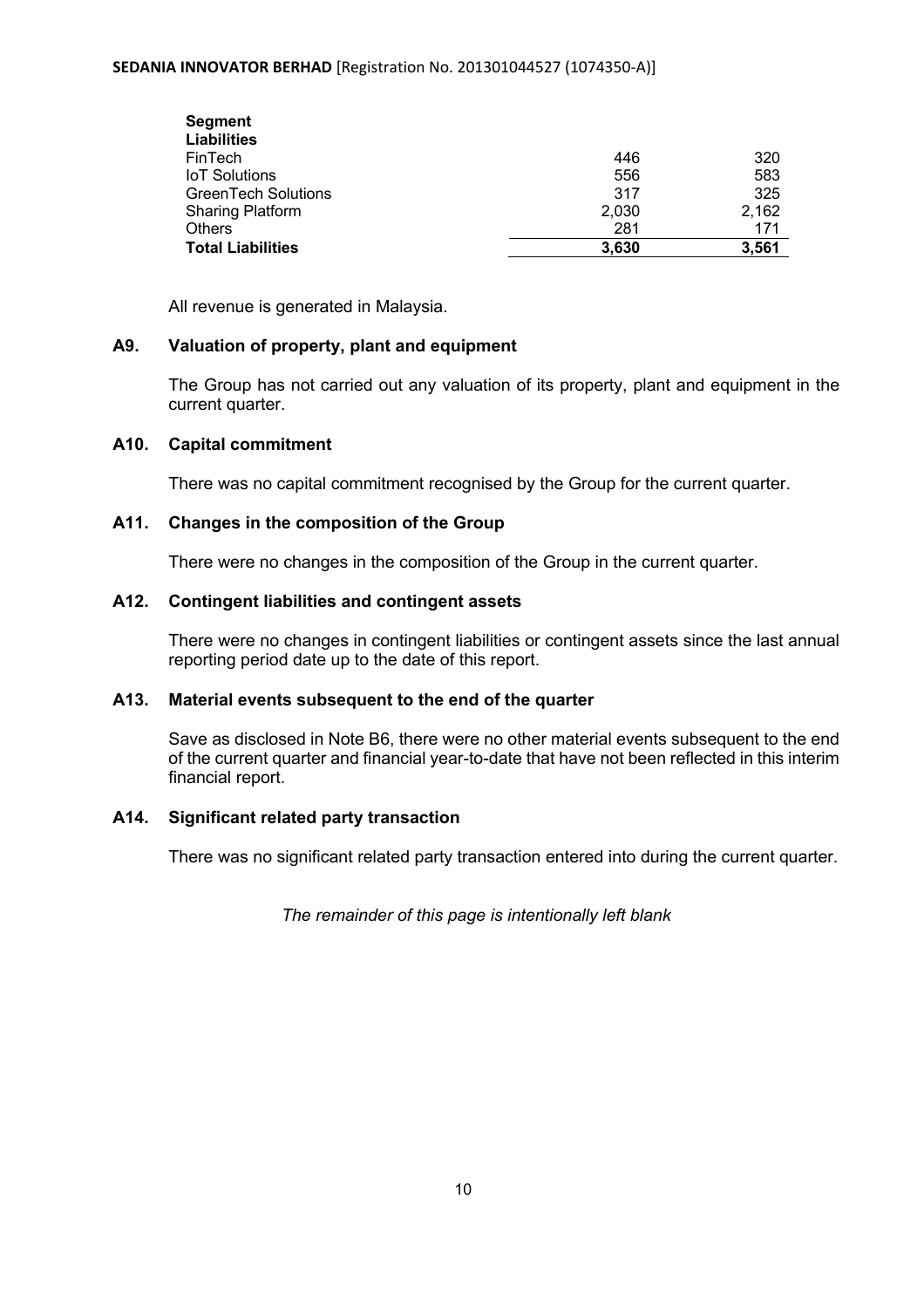# **B. ADDITIONAL INFORMATION REQUIRED BY THE LISTING REQUIREMENTS**

# **B1. Group's Financial Performance Review and Segmental Analysis**

|                                                                                                   | 3 months ended                  |                                 |                     | 9 months ended                  |                                 |                     |
|---------------------------------------------------------------------------------------------------|---------------------------------|---------------------------------|---------------------|---------------------------------|---------------------------------|---------------------|
|                                                                                                   | 30 Sep<br>2020<br><b>RM'000</b> | 30 Sep<br>2019<br><b>RM'000</b> | <b>Changes</b><br>℅ | 30 Sep<br>2020<br><b>RM'000</b> | 30 Sep<br>2019<br><b>RM'000</b> | <b>Changes</b><br>℅ |
| Revenue                                                                                           | 2,498                           | 3.649                           | (32)                | 6,387                           | 9,444                           | (32)                |
| <b>Operating Profit /</b>                                                                         |                                 |                                 |                     |                                 |                                 |                     |
| (Loss)                                                                                            | 19                              | 1,268                           | (99)                | (3,903)                         | 2,825                           | (>100)              |
| Profit / (Loss) Before<br>Interest and Tax                                                        | 19                              | 1,268                           | (99)                | (3,903)                         | 2,825                           | (>100)              |
| Profit / (Loss) Before<br>Tax                                                                     | 16                              | 1,214                           | (99)                | (4, 561)                        | 2,727                           | (>100)              |
| Profit / (Loss) After<br>Tax & Attributable to<br><b>Ordinary Equity</b><br>Holders of the Parent | 48                              | 1,078                           | (96)                | (4, 727)                        | 2,333                           | (2100)              |

## Overall review of the Group's financial performance

## (i) Statement of Profit and Loss and Other Comprehensive Income

The Group recorded a revenue of RM2.50 million, a decrease of 32% for the current quarter under review ("3Q 2020") as compared to the preceding year's corresponding quarter revenue of RM3.65 million ("3Q 2019"). The Group recorded an operating profit before tax of RM0.02 million in 3Q 2020 as compared to an operating profit before tax of RM1.21 million in 3Q 2019.

Profit after tax in 3Q 2020 was RM0.05 million as compared to a profit after tax of RM1.08 million in 3Q 2019. The decline in performance was mainly due to lower revenue contributions from GreenTech segment in 3Q 2020 as compared to 3Q 2019. The GreenTech revenue in the current quarter comprises of revenue from service payments, i.e maintenance and other services, associated with the upfront lease revenue recognised in the prior years.

#### (ii) Statement of Financial Position

As at 30 September 2020, total equity attributable to the owners of the Company was RM32.49 million as compared to RM31.51 million as at 31 December 2019.

Total assets as at 30 September 2020 increased by 1.79% to RM36.12 million from RM35.49 million as at 31 December 2019 mainly due to an increase in trade and other receivables as well as cash and cash equivalents during the year.

Total liabilities decreased by 8.78% to RM3.63 million as of 30 September 2020 from RM3.98 million as of 31 December 2019. The reduction in total liabilities was driven mainly by a reduction in trade and other payables, bank borrowings and lease liabilities in the current period.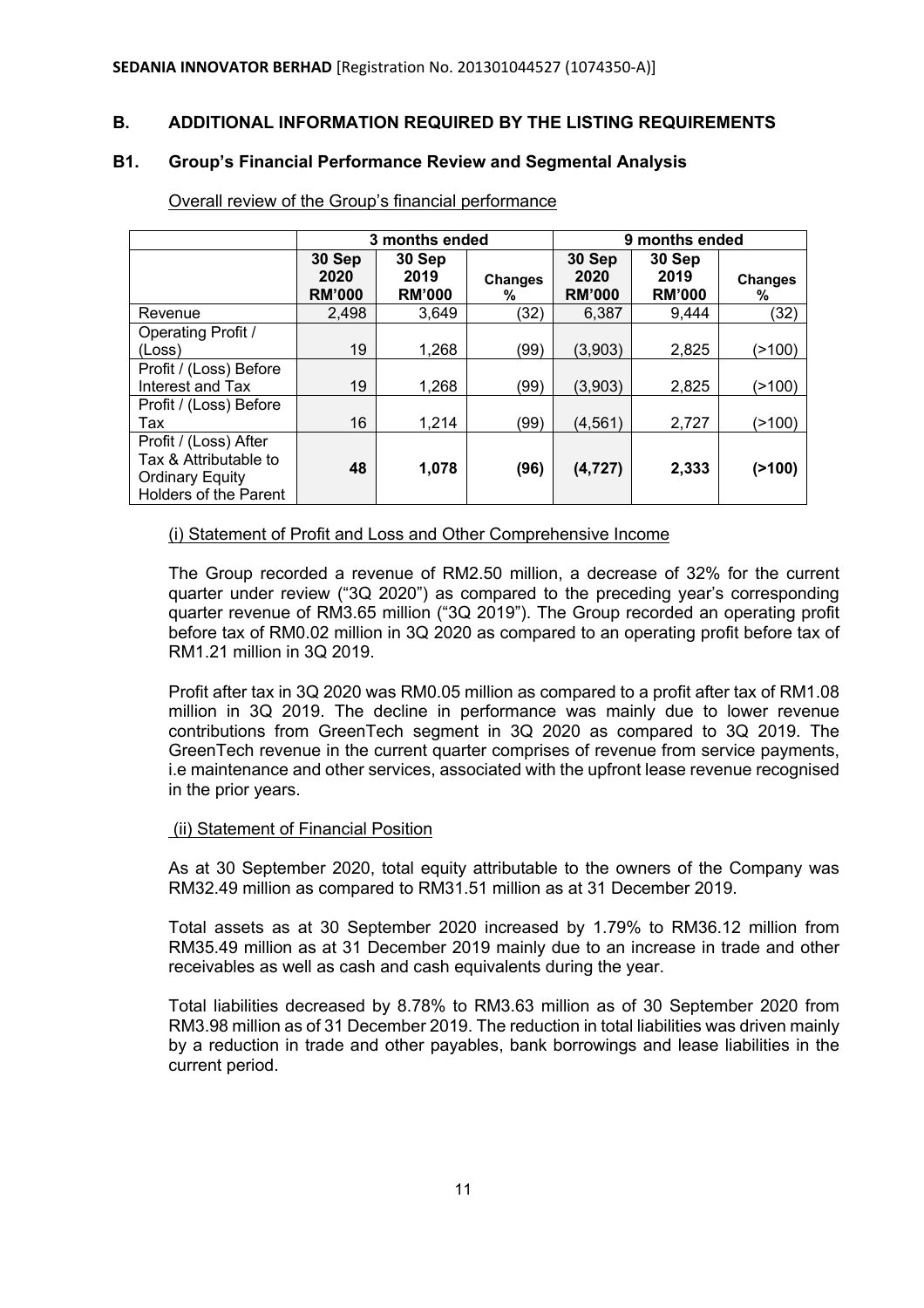## (iii) Statement of Cash Flows

For the nine (9) months ended 30 September 2020, the net cash used in operating activities of the Group was RM3.57 million during the period as compared to RM2.12 million used in the previous corresponding period in 2019.

Net cash used from investing activities was RM0.06 million in the nine (9) months ended 30 September 2020, as compared to RM0.07 million used in the previous corresponding period in 2019.

Net cash generated in financing activities was RM5.39 million during the period against RM0.65 million generated for the corresponding period in 2019.

Overall cash and cash equivalents increased by RM1.76 million as compared with opening cash and cash equivalents as at 1 January 2020. The cash and cash equivalents of the Group was RM12.64 million at 30 September 2020.

#### Segmental analysis

# **a. Current quarter ended 30 September 2020 ("3Q 2020") compared with the previous corresponding quarter ended 30 September 2019 ("3Q 2019"):**

#### FinTech

In 3Q 2020, FinTech segment revenue was RM1.17 million, an increase of 8.84% as compared to 3Q 2019. The segment processed 32,656 successful commodity trade performed under its As-Sidq platform, as compared to 29,629 successful commodity trade performed in 3Q 2019. FinTech's growth continues to gain momentum progressively following the easing of operational constraints under the Recovery Movement Control Order (RMCO), which is scheduled to end on 31 December 2020.

The segment recorded an operating profit before tax of RM0.48 million in the current quarter, as compared to a RM0.39 million profit in 3Q 2019.

#### IoT solutions

IoT solutions recorded a revenue of approximately RM0.63 million in 3Q 2020, an increase of 9.04% as compared to RM0.58 million in 3Q 2019.

The segment recorded an operating profit before tax of RM0.04 million in 3Q 2020 as compared to a segment operating profit before tax of RM0.70 million in 3Q 2019. Common operating expenses allocated on a reasonable basis to this segment in the current quarter under review amounting to RM0.10 million.

#### Green Technology solutions

The GreenTech segment recorded a revenue of RM0.10 million in 3Q 2020 as compared to RM1.41 million in 3Q 2019. Revenue from this segment is a continuation of existing maintenance and servicing contracts with a partner for GreenTech solutions in providing energy-saving solutions for a financial institution and telecommunications company.

The segment recorded an operating loss before tax of RM0.73 million in 3Q 2020 as compared to segment operating profit before tax of RM0.20 million in 3Q 2019. The adverse performance was mainly due to expected credit losses recognised on a prudent basis for this segment.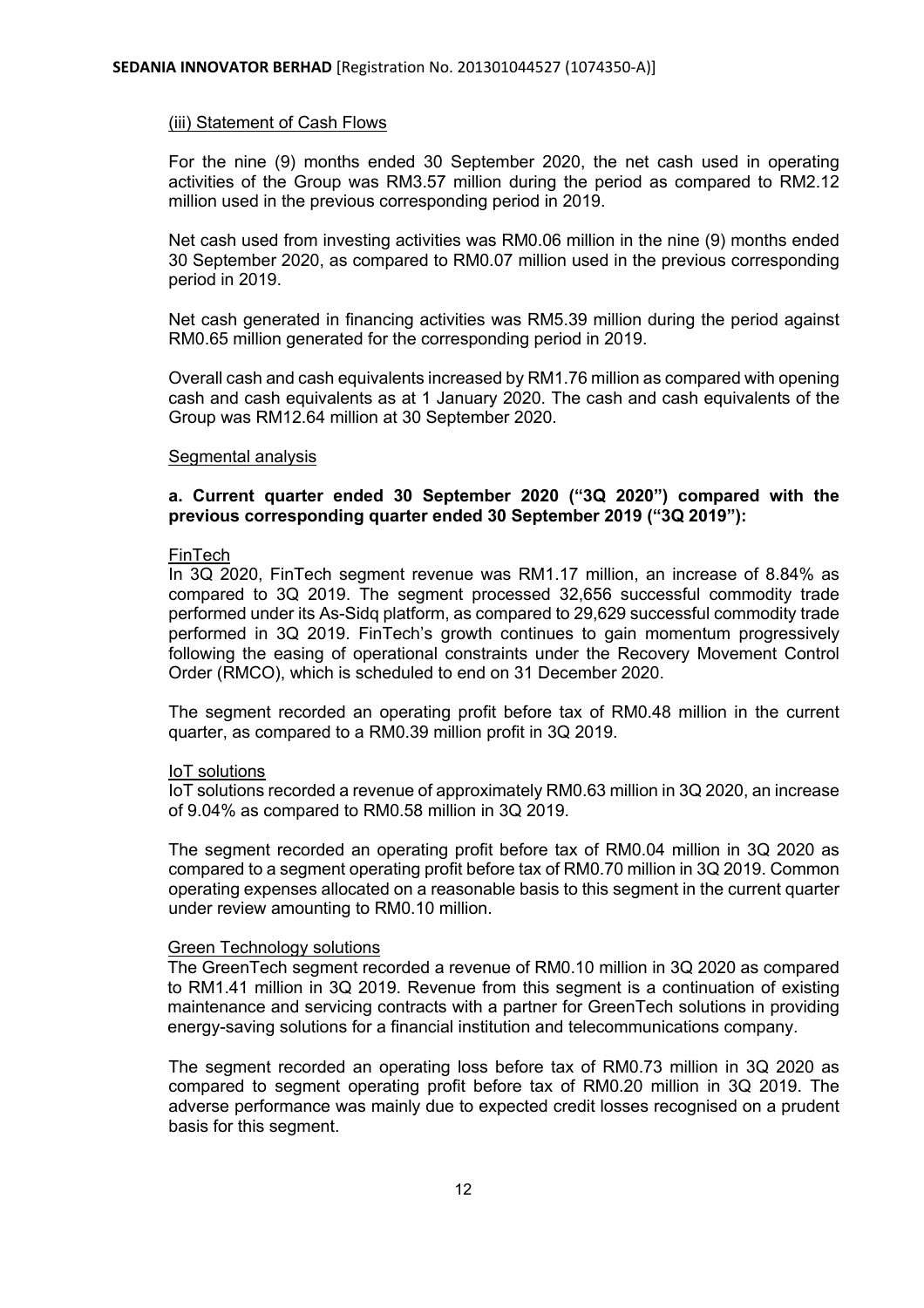## Sharing platform

Sharing platform recorded a revenue of RM0.60 million in 3Q 2020, an increase of 1.36% from the same period last year. Despite going through the COVID-19 pandemic and RMCO period that have widespread effects on other businesses across the country, the segment had sustained with a marginal increase in revenue as compared to 3Q 2019.

The segment recorded an operating profit before tax of RM0.43 million in 3Q 2020 as compared to RM0.59 million operating profit before tax in 3Q 2019.

## **Others**

This segment comprises operations relating to investment holding company. The segment recorded a segment operating loss before tax of RM0.20 million in 3Q 2020 as compared to a segment operating loss of RM 0.67 million in 2Q 2019. This was due to common operating expenses/indirect cost allocated on a reasonable basis to this segment for whose benefit the expense was incurred.

|                                                                                                | <b>Quarter ended</b>         | <b>Changes</b>               |      |
|------------------------------------------------------------------------------------------------|------------------------------|------------------------------|------|
|                                                                                                | 30 Sep 2020<br><b>RM'000</b> | 30 Jun 2020<br><b>RM'000</b> | %    |
| Revenue                                                                                        | 2,498                        | 1,111                        | >100 |
| Operating Profit / (Loss) Before<br>Interest and Tax                                           | 19                           | (1,875)                      | >100 |
| Profit / (Loss) Before Tax                                                                     | 16                           | (1,920)                      | >100 |
| Profit / (Loss) After Tax &<br>Attributable to Ordinary Equity<br><b>Holders of the Parent</b> | 48                           | (1,981)                      | >100 |

# **B2. Comparison with immediate preceding quarter's results**

Revenue for the quarter ended 30 September 2020 increased by RM1.39 million while profit after tax increased by RM2.03 million in the current quarter as compared to the immediate preceding quarter. The increase in profit after tax in the current quarter was mainly due to the increase in revenue contributions from Fintech, GreenTech and IoT solutions coupled with lower administrative and other operating expenses as compared the immediate preceding quarter.

# **B3. Prospects for 2020**

The Group remains cautious amidst the COVID-19 pandemic as the situation both locally and globally continues to cause uncertainty. As a result, the Group is vigilant and will continue to improve its management efficiency and reinforce costs optimisation efforts to ensure business sustainability.

The effects of COVID-19 would potentially impact the judgements and assumptions used in the preparation of the financial statements for the financial year ending 31 December 2020, such as expected credit losses of financial assets and impairment assessments of assets (property, plant and equipment and investments in subsidiaries and associates).

The Board of Directors remain fully confident to see a return to economic growth once the current COVID-19 crisis is behind us. We are committed to seek opportunities for business growth and remain optimistic that our plans would contribute positively to the Group going forward.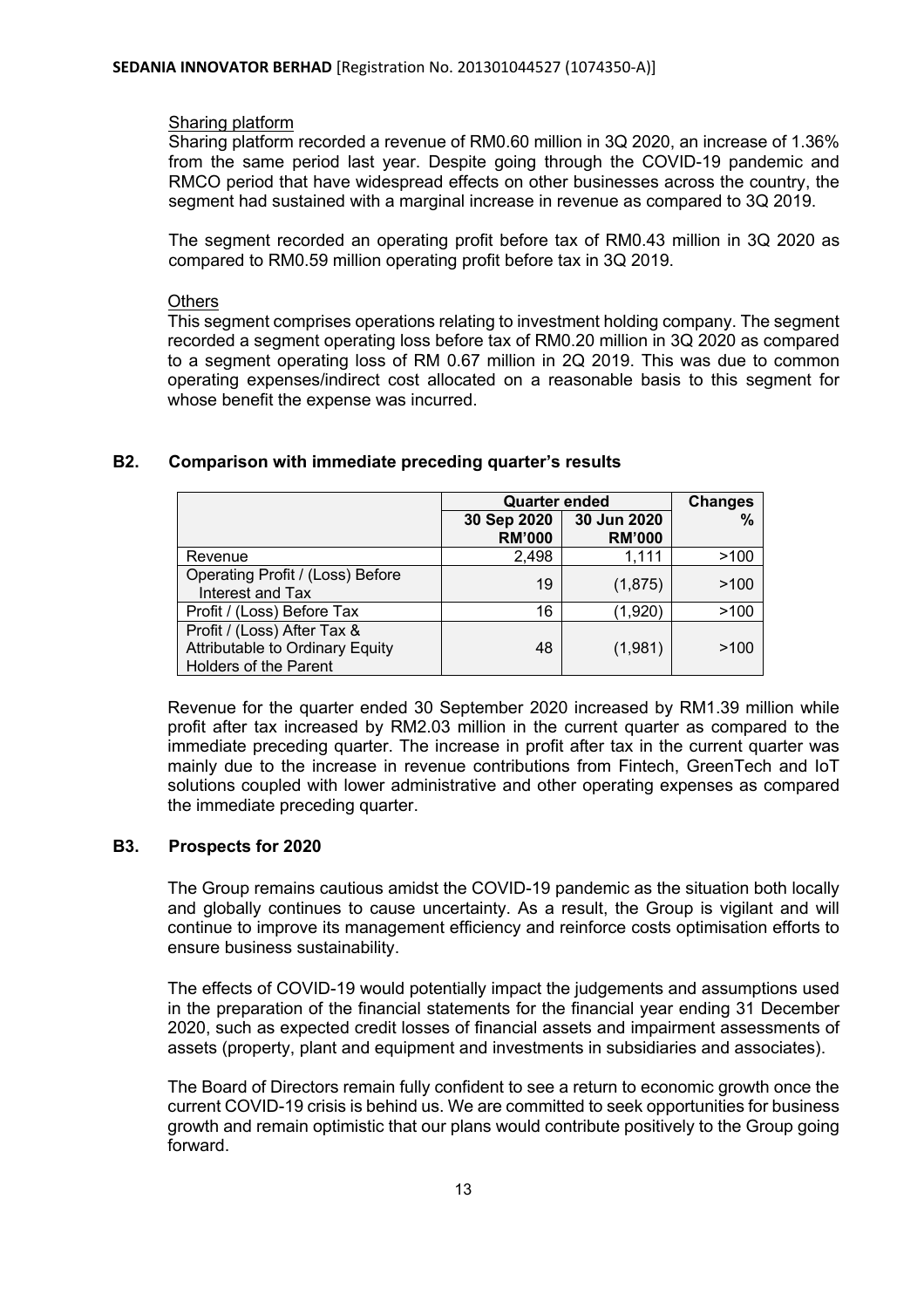#### **B4. Profit forecast**

The Group has not issued any profit forecast in any public documents.

#### **B5. Taxation**

|                                                                                  | 3 months ended<br>30 Sep<br>2020<br><b>RM'000</b> | 30 Sep<br>2019<br><b>RM'000</b> | 30 Sep<br>2020<br><b>RM'000</b> | 9 months ended<br>30 Sep<br>2019<br><b>RM'000</b> |
|----------------------------------------------------------------------------------|---------------------------------------------------|---------------------------------|---------------------------------|---------------------------------------------------|
| Tax (income) / expense<br>recognised in profit or loss:<br>Current tax provision | (32)                                              | 136                             | 166                             | 394                                               |
| Tax (income) / expense for<br>financial period<br>the                            | (32)                                              | 136                             | 166                             | 394                                               |

#### **B6. Status of corporate proposals and utilisation of proceeds**

(i) 18 September 2020, the Group announced that it proposes to undertake a private placement of up to 20% of the total number of issued shares of SIB based on a shareholders' mandate procured pursuant to Section 75 and Section 76 of the Companies Act, 2016 approved by its shareholders at the Company's  $6<sup>th</sup>$  Annual General Meeting convened on 29 June 2020 ("Proposed Private Placement"). On 6 October 2020, Bursa Securities had approved the listing and quotation of up to 58,033,400 Placement Shares to be issued pursuant to the Proposed Private Placement subject to conditions. On 23 October 2020, approximately 25% of the proposed private placement was completed via issuance of 14,500,000 new shares at RM0.132 each – raising a gross proceed of RM1.91 million.

As at the date of this report, the proceeds received have not been fully utilised except for private placement expenses of RM0.05 million.

- (ii) On 2 November 2020, the Company announced that it had entered into a shares sale agreement ("SSA") with Sedania Corporation Sdn Bhd for the acquisition of 51% equity interest in Offspring Inc Sdn Bhd ("Offspring"), for a total Purchase Consideration of RM15,116,400 to be fully satisfied by cash ("Proposed Acquisition"), and proposed to diversify the business of SIB and its subsidiaries ("SIB Group") to include the following business activities:
	- (a) consumer products specialising in healthcare, personal care, household as well as baby and childcare products; and
	- (b) health technologies specialising in preventive healthcare technology solutions

("Proposed Diversification") (Collectively referred to as the "Proposals")

The Proposed Acquisition is deemed as a related party transaction pursuant to Rule 10.08 of the ACE Market Listing Requirements of Bursa Securities ("Listing Requirements").

The highest percentage ratio applicable to the Proposed Acquisition pursuant to Rule 10.02(g) of the Listing Requirements is approximately 47.98%, computed based the Purchase Consideration given in relation to the Proposed Acquisition as compared with the net assets of SIB.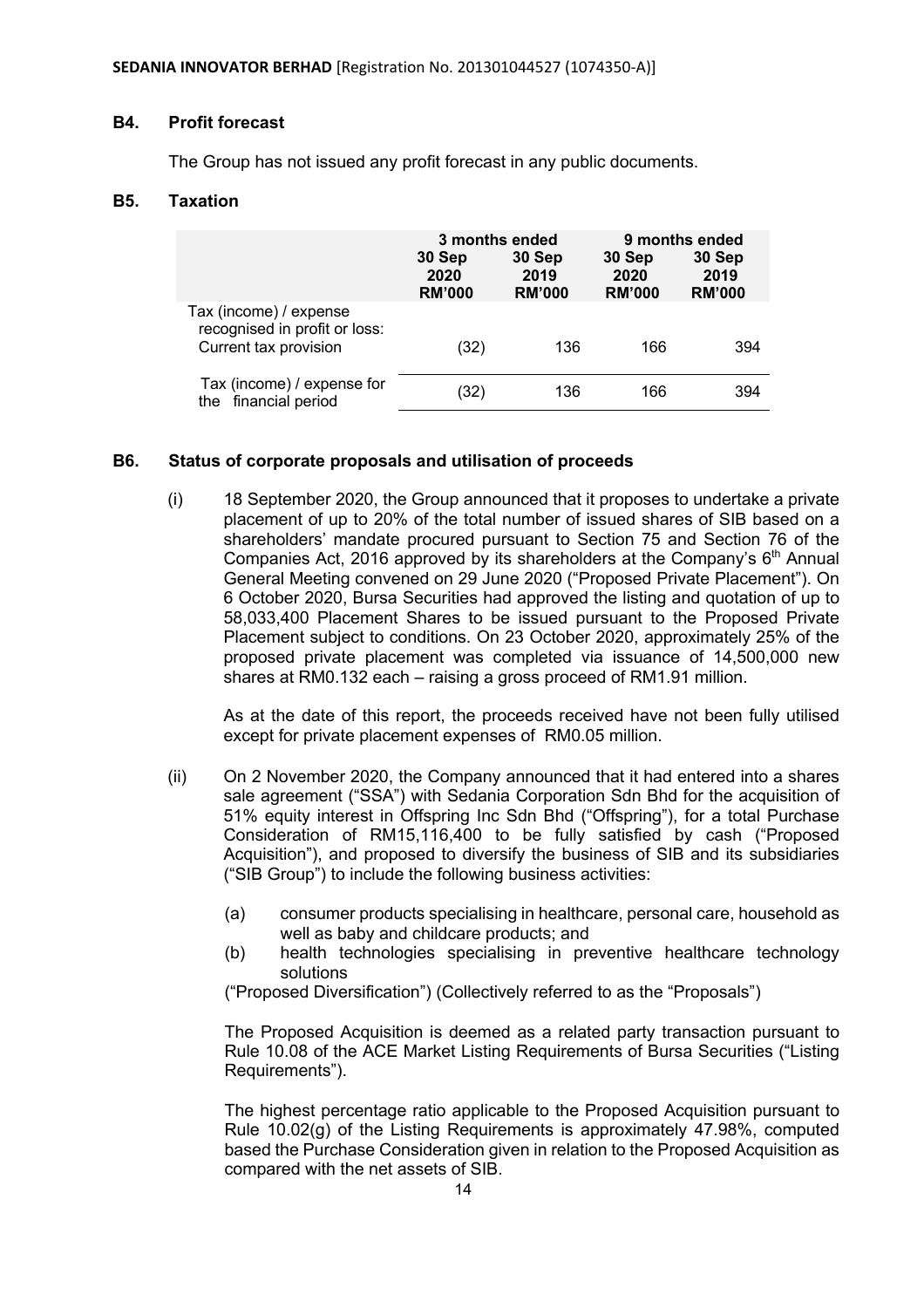The Proposals are subject to the following approvals being obtained:-

- (a) approval of the non-interested shareholders of SIB at an extraordinary general meeting ("EGM") to be convened; and
- (b) any other relevant authorities and/or parties, if required.

The Company is expected to issue circular to its shareholders soon.

There are no other corporate proposals, which have been announced but not completed as at 25 November 2020, being the date of this report.

## **B7. Borrowings**

The Group's borrowings as at the end of this financial period are as follows:

|                                                   | 30 Sep<br>2020<br><b>RM'000</b> | 30 Sep<br>2019<br><b>RM'000</b> |
|---------------------------------------------------|---------------------------------|---------------------------------|
| <b>Current liabilities</b><br>Term loan (secured) | 85                              | 74                              |
| Non-current liabilities<br>Term loan (secured)    | 389                             | 448                             |
| Total borrowings                                  | 474                             | 522                             |

Note: The term loan is secured by a first legal charge against the Group's office premises.

# **B8. Material litigation**

Save as disclosed below, there were no pending material litigations against the Group which might materially and adversely affect the Group's financial position.

## **Kuala Lumpur High Court Summon No. WA-22NCvC-879-11/2019 between Sedania Technologies Sdn. Bhd. (formerly known as IDOTTV Sdn. Bhd.)("the Plaintiff") vs (1) Professional Science Technologies Sdn. Bhd. ("1st Defendant") and (2) Encik Muzir Bin Md Zanib ("2nd Defendant")(collectively referred to as "the Defendants"**)

On 28 November 2019, the Company announced that its wholly-owned subsidiary, STSB as the Plaintiff, via its solicitors, Messrs. J Nee Solicitors, filed a Writ of Summons together with a Statement of Claim, on 27 November 2019, against Professional Science Technologies Sdn. Bhd. ("PSTECH") as the First Defendant and En. Muzir bin. Md Zanib ("En. Muzir") as the Second Defendant.

En. Muzir, in his capacity as a director for PSTECH, had approached STSB to venture into the Automatic Fare Collection System ("Project").

The Main Contractors of the Project appointed Intelligent Essence Sdn Bhd ("IESB") as the sub-contractor. IESB subsequently appointed STSB as a sub-contractor via a Letter of Award dated 04.07.2017 and Contract Works Agreement dated 06.09.2017 ("IESB Contract").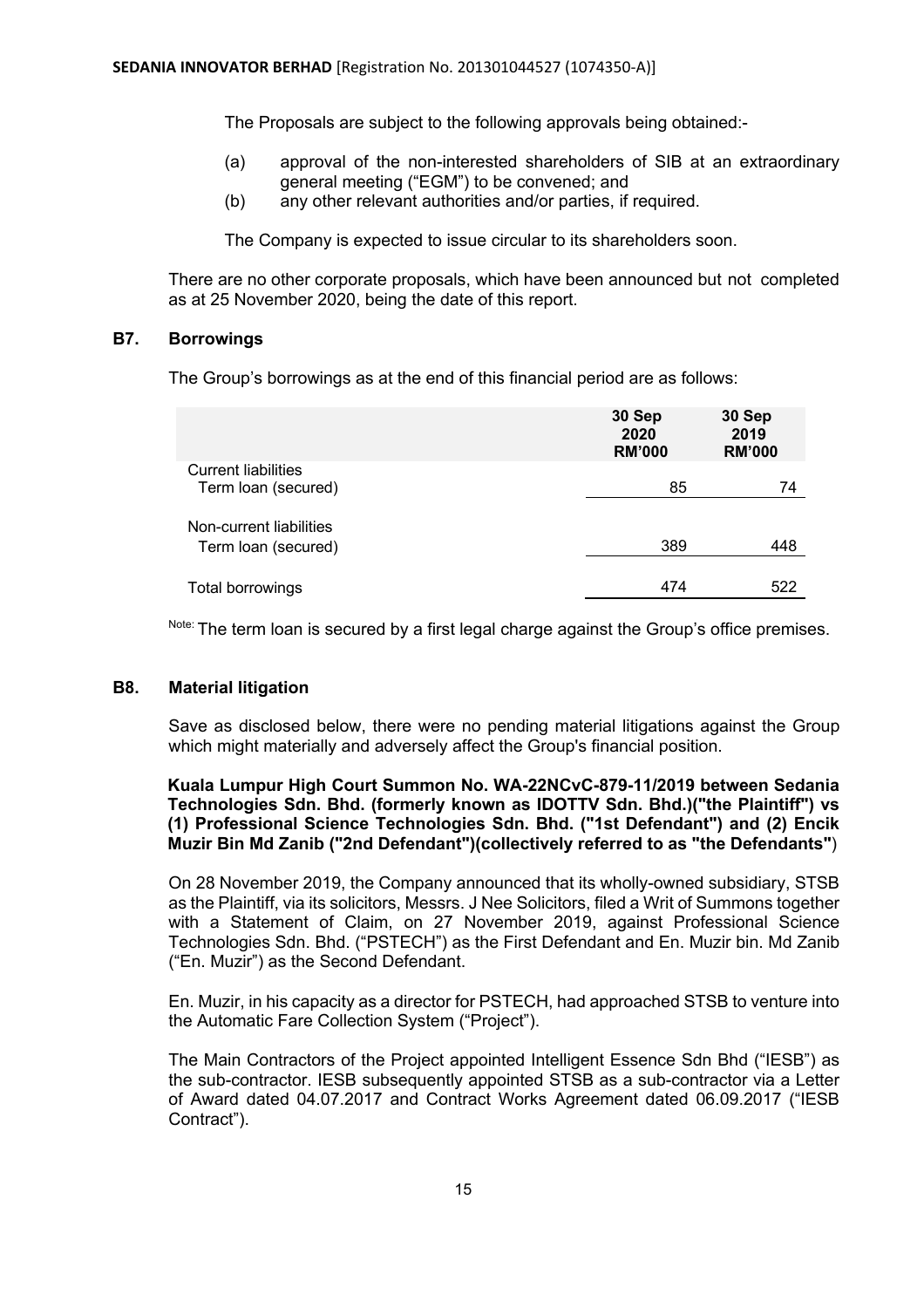PSTECH was then appointed by STSB as a sub-contractor via a Contract Works Agreement dated 06.09.2017 ("PS Tech Contract") and is obligated to carry out the scope of works as per the IESB Contract.

STSB had duly completed the scope of works under the IESB Contract, however, IESB had failed, neglected and refused to make payment for the sum of RM1,887,426.00 ("the Debt") despite STSB's various demands and requests for the same.

En. Muzir, on behalf of PSTECH then undertook and acknowledged to pay the Debt to STSB via a Letter of Undertaking on 29.03.2019 and via WhatsApp messages respectively.

However, the Defendants had failed, neglected and refused to pay the Debt to STSB of which resulted in STSB filing the said Statement of Claim and claim from the Defendants, jointly and severally the following: -

- (a) The sum of RM 1,887,426.00 being the Debt due and owed by the Defendants;
- (b) Interest from the date of the breach until the date of judgment in accordance with Section 11 of the Civil Law Act 1956;
- (c) Interest at 5% per annum from the date of judgment until full and final settlement;
- (d) Costs of this action be paid by the Defendants to STSB; and
- (e) Further and/or other reliefs that the Court deems just and/or suitable and/or fair.

The Defendants through their solicitors, Messrs. Rafida Razak & Co, filed their Statement of Defence on 24 January 2020. The Plaintiff through their new solicitor, Messrs. Ram Reza & Muhammad, filed an Amended Statement of Claim on 17 February 2020 and has received the Amended Statement of Defence from the Defendants on 5 March 2020. The Plaintiff has filed a Reply to the Defence and Notice of Application to move the court to hear the matter under Order 14 Rules Of Court 2012 ("Summary Judgement Application") on 20 March 2020.

The High Court decided in the Plaintiff's favour held as follows:-

- 1. The sum of RM1,887,426.00 being the debt due and owed by the Defendants to the Plaintiff;
- 2. Interest from the date of the breach until the date of judgment in accordance with Section 11 of the Civil Law Act 1956;
- 3. Interest on RM1,887,426.00 at 5% per annum from the date of judgment until full and final settlement of the debt; and
- 4. Costs of RM3,000.00 subjected to the allocator fee to be paid by the Defendants to the Plaintiff.

The Defendant, aggrieved and dissatisfied with the Decision by the High Court had filed a Notice of Appeal to the Court of Appeal which the Court of Appeal on Case Management via e-review on 19 November 2020, instructed the Parties to file Written Submission with Bundle of Authorities, Executive Summary and Common Core Bundle on/before 14 June 2021.

Court further fixed 14 June 2021 as pre-Hearing Case Management and Hearing on 29 June 2021.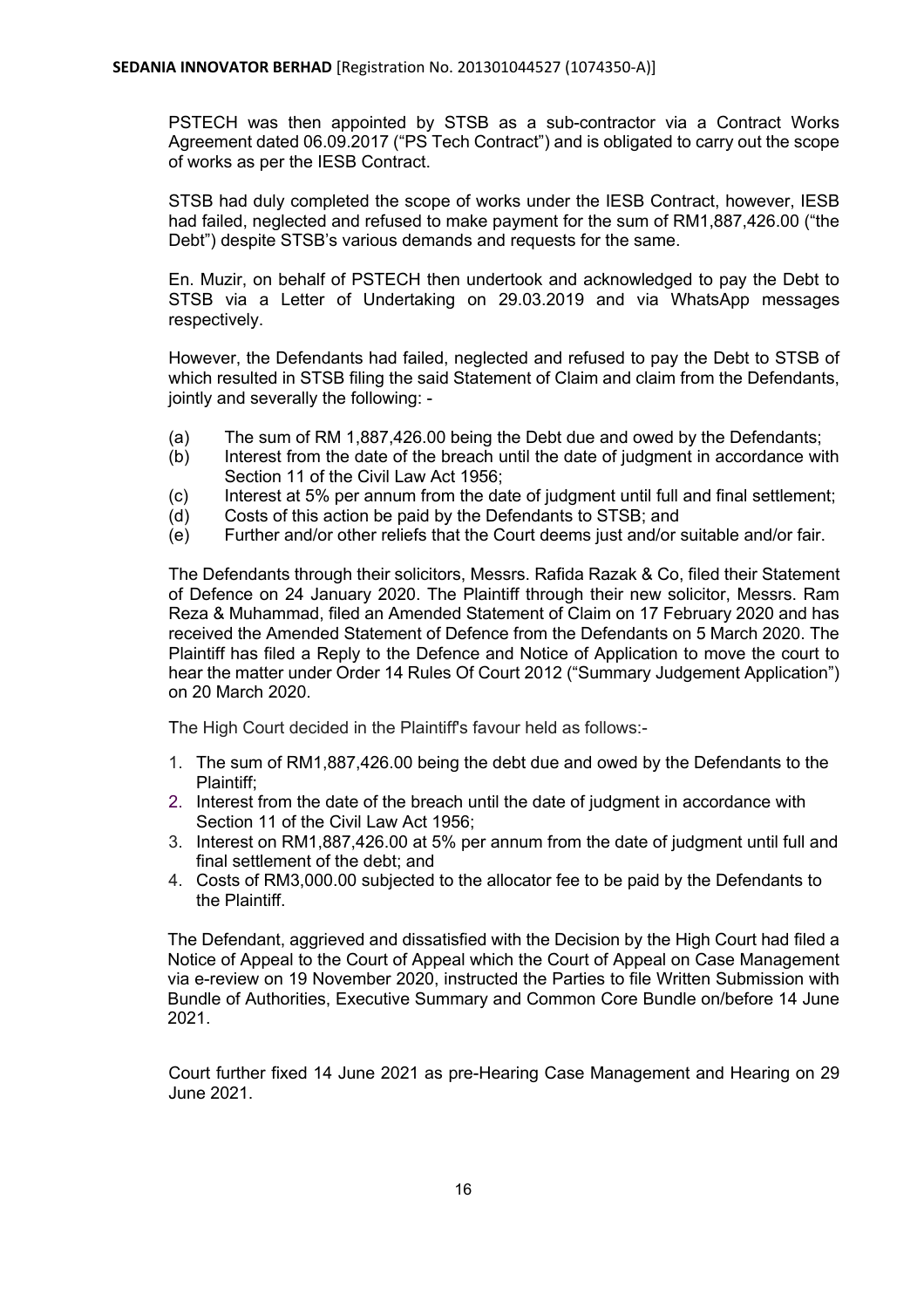## **B9. Dividends**

No dividend has been paid, declared or proposed during the quarter under review.

#### **B10. Earnings per share**

#### (a) Basic earnings per share

The earnings per share are calculated by dividing the net profit/(loss) attributable to ordinary owners of the Company by the weighted average number of ordinary shares in issue during the period.

|                                                                          | 3 months ended |                | 9 months ended |                |
|--------------------------------------------------------------------------|----------------|----------------|----------------|----------------|
|                                                                          | 30 Sep<br>2020 | 30 Sep<br>2019 | 30 Sep<br>2020 | 30 Sep<br>2019 |
| Profit / (Loss) attributable to<br>the owners of the Company<br>(RM'000) | 48             | 1.078          | (4, 727)       | 2,333          |
| Weighted average number of<br>ordinary shares in issue<br>(000)          | 253,456        | 248,387        | 252,963        | 239,454        |
| Basic earnings / (loss) per<br>share (sen)                               | 0.02           | 0.43           | (1.87)         | 0.98           |

## (b) Diluted earnings per share

The diluted earnings per share are calculated by dividing the net profit attributable to ordinary owners of the Company by the weighted average number of ordinary shares in issue during the period, adjusted for the dilutive effects of potential ordinary shares from share options granted pursuant to the Employees' Share Option Scheme ("ESOS").

|                                                                                                                                    | 30 Sep<br>2020 | 3 months ended<br>30 Sep<br>2019 | 9 months ended<br>30 Sep<br>2020 | 30 Sep<br>2019 |
|------------------------------------------------------------------------------------------------------------------------------------|----------------|----------------------------------|----------------------------------|----------------|
| Profit / (Loss) attributable to<br>the owners of the Company<br>(RM'000)<br>Weighted average number of<br>ordinary shares in issue | 48             | 1,078                            | (4, 727)                         | 2,333          |
| (000)                                                                                                                              | 253,456        | 248,387                          | 252,963                          | 239,454        |
| Effect of dilution from share<br>options ('000)                                                                                    | 733            | 1,522                            | 733                              | 1,522          |
| Adjusted weighted average<br>number of ordinary shares<br>applicable to diluted                                                    |                |                                  |                                  |                |
| earnings per share ('000)                                                                                                          | 251,189        | 249,909                          | 253,696                          | 240,976        |
| Diluted earnings / (loss) per<br>share (sen)                                                                                       | 0.02           | 0.43                             | (1.86)                           | 0.97           |